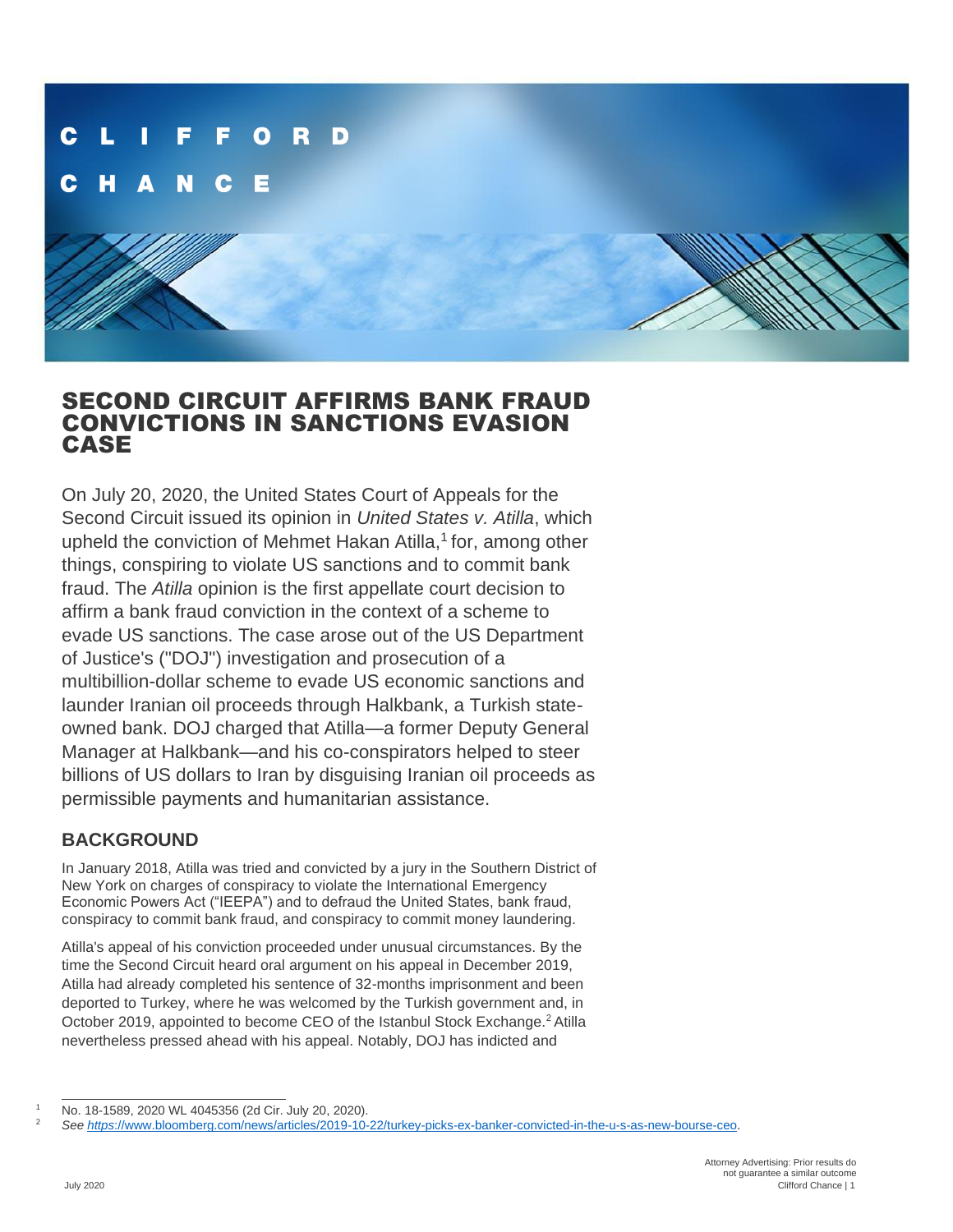#### $\mathbf{I}$ F F O R D

**HANCE** 

charged his former employer Halkbank with near-identical counts, including bank fraud and conspiracy to commit bank fraud.

This case was first unsealed in March 2016 when Atilla's co-defendant Reza Zarrab was arrested on identical charges. Zarrab initially contested the charges vigorously, including arguing that DOJ could not apply a bank fraud theory since there was no alleged scheme to deprive any victim bank of money or property or otherwise expose it to loss.<sup>3</sup> At oral argument before the district court, Zarrab's counsel contended that the US correspondent banks actually benefited from the alleged scheme: "They process the wire transfer [and] have gotten some compensation for that. If the scheme works, the bank is better off. Every other bank fraud case I have ever seen, if the scheme works, the bank is worse off."<sup>4</sup>

The district court rejected this argument, holding that when a defendant intentionally withholds or falsifies material information, "'the defendant will have already exposed the [bank] to 'immediate harm by denying [the bank] the right to control [its] assets by . . . depriving [the bank] of the information necessary to make discretionary economic decisions."<sup>15</sup> The district court also credited DOJ's argument that the sanctions evasion scheme exposed the US banks to the risk of "massive fines and forfeiture," noting, "[b]y way of example," that DOJ had made HSBC Bank "forfeit \$1.256 billion [and] enter into a deferred prosecution agreement because it had violated the IEEPA."<sup>6</sup>

After the district court rejected these arguments, Zarrab pleaded guilty on the eve of trial and testified as a principal government witness against Atilla. The evidence adduced at trial included testimony by Zarrab that Atilla, aided by Halkbank and others, had helped concoct schemes to evade US sanctions by deploying a web of front companies, falsified bank documents, and sham transactions in gold, food, and medicine, to conceal from US banks the true beneficiaries of payments for Iran.<sup>7</sup> With respect to the bank fraud charge, DOJ argued, and the district court agreed, that the evidence showed that the coconspirators transferred Iranian oil proceeds by deceiving US correspondent banks into processing dollar denominated payments by using falsified documents to make it appear as if these transactions involved payments for gold or food, and that Atilla knew from meetings with US officials that banks could be exposed to sanctions or criminal prosecutions for violating IEEPA.<sup>8</sup>

Atilla did not challenge, at either the district court or on appeal, the sufficiency of the government's proof that the alleged scheme exposed the victim banks to potential loss or deprived them of money or property within the meaning of the bank fraud statute. Instead, as discussed below, Atilla's appeal focused on the

*Id.* 6 *Id.*

<sup>8</sup> *See id.* at \*6-7, 9-10, 11.

<sup>3</sup> *See United States v. Zarrab*, No. 15 Cr 867 (RMB), 2016 WL 6820737, at \*11, 13 (S.D.N.Y. Oct. 17, 2016) ("Zarrab contends that Count III must be dismissed because 'there is no allegation that [he] conspired to make a material misrepresentation to a U.S. bank, harm a U.S. bank, or obtain money or property from a U.S. bank.' (Mot. to Dismiss at 25.) Zarrab argues that 'the government is attempting to convert allegations that Zarrab participated in a scheme to structure transactions for the purpose of evading sanctions, by wiring funds to or from non-restricted entities, into a separate conspiracy to mislead financial institutions that happened to have a role in effecting those transactions.' … The defense also argues that the Indictment fails to allege that Zarrab conspired to expose the bank to loss.").

<sup>4</sup> *Id.* at \*14. 5

<sup>7</sup> *See United States v. Atilla*, No. 15 Cr 867 (RMB), 2018 WL 791348, at \*5-8 (S.D.N.Y. Feb. 7, 2018).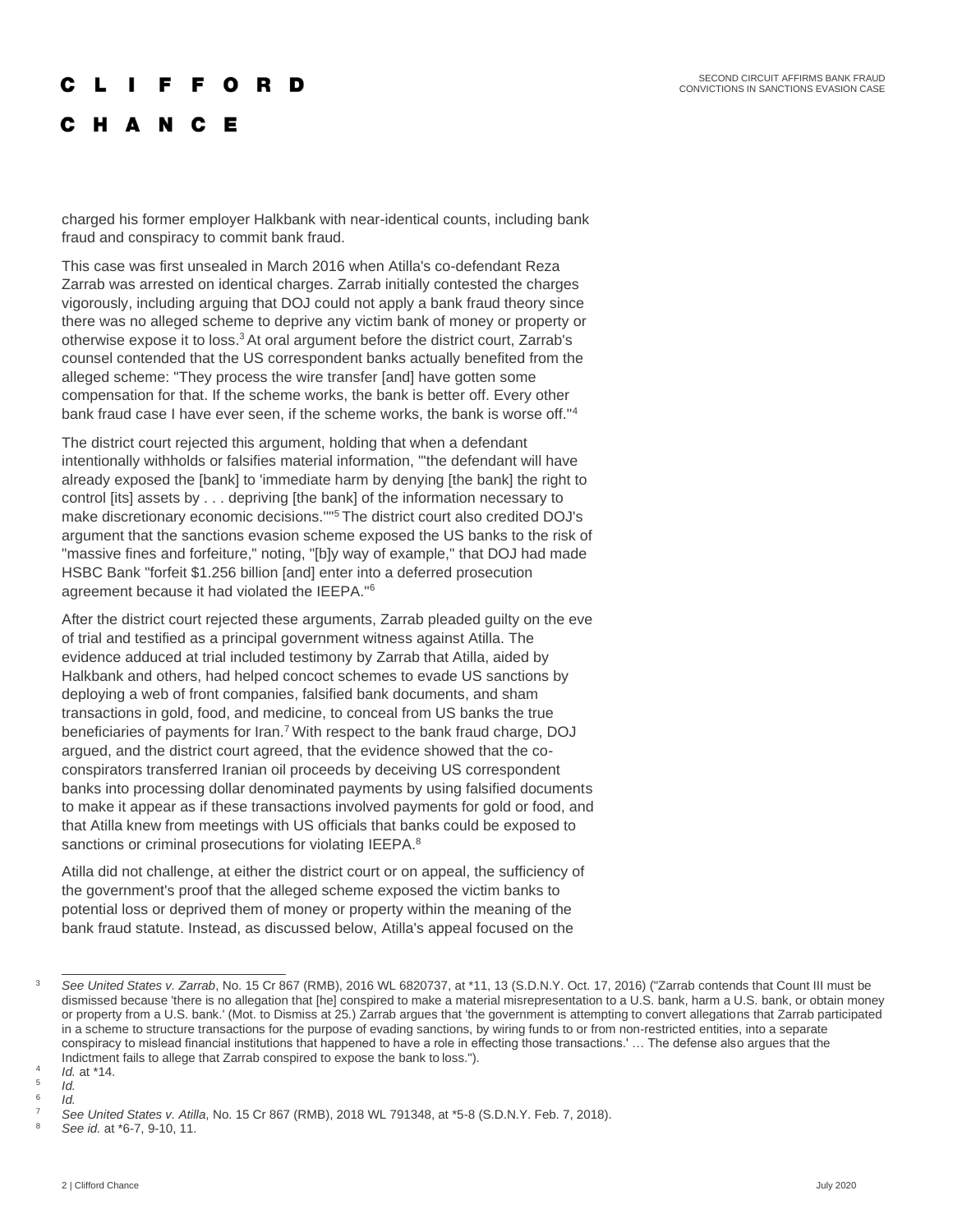#### $\mathbf{L}$ **Table** F F O P.

#### C H A N C E

IEEPA conviction, including the sufficiency of the evidence with respect to that charge and the requisite US nexus, as well as other evidentiary issues.

## **ISSUES RAISED ON APPEAL**

The Second Circuit's opinion affirmed all of Atilla's convictions and rejected each of the four challenges that he raised on appeal: (1) that the district court erred in instructing the jury on IEEPA; (2) that there was insufficient evidence to support all charges of conviction, including conspiracies to violate IEEPA and to commit bank fraud, because there was no evidence Atilla knew the schemes would involve US banks; (3) that his conviction of conspiring to defraud the United States required a finding that he had deprived the government of a property interest, such as tax revenue; and (4) that the district court abused its discretion by excluding a phone call recording that Atilla sought to introduce at trial.<sup>9</sup>

The Second Circuit's disposition of the first challenge bears noting here. Atilla argued that the district court had incorrectly instructed the jury that it could convict him of conspiring to violate IEEPA merely for agreeing to evade or avoid secondary sanctions that had not yet been imposed on Halkbank.<sup>10</sup> The Second Circuit agreed with Atilla that this jury instruction was erroneous, holding that Atilla could not be convicted "merely for conspiring to avoid the imposition of future sanctions."<sup>11</sup>

But the Second Circuit decided that this error was harmless, because the jury would have necessarily convicted Atilla under an alternate, "properly instructed theory of liability": "namely, that Atilla conspired to violate the IEEPA by exporting services (including the execution of U.S.-dollar transfers) from the United States to Iran in violation of the [Iranian Transactions and Sanctions Regulations ("ITSR")]."<sup>12</sup>

Moreover, the Second Circuit noted that "[t]o find Atilla guilty of bank fraud and bank fraud conspiracy, the jury was required to find that he obtained or agreed to obtain, through deceit, funds in the custody of one of several named federally insured banks located in the United States."<sup>13</sup> Because this was the same predicate conduct that would support a conviction on the IEEPA charge, the Second Circuit reasoned that "the jury necessarily would have found Atilla guilty of [conspiracy to violate the IEEPA] based on the properly instructed ITSR theory."<sup>14</sup>

In affirming Atilla's bank fraud convictions, the Second Circuit effectively endorsed DOJ's approach of charging bank fraud in connection with a scheme to violate IEEPA, even where there was no evidence that Atilla or his co-conspirators sought to steal funds from a US bank, or otherwise intended to cause a US bank to incur an actual monetary loss.

### **IMPLICATIONS**

This prosecution and its companion cases are indicative of the growing trend in which DOJ relies on bank fraud or bank fraud conspiracy charges in connection

 $^{9}$  2020 WL 4045356 at \*2.

<sup>10</sup> *Id*. Atilla also argued that his conviction for money laundering conspiracy was likewise defective, because that count "effectively incorporated the erroneous IEEPA charge." *Id*. at \*2 (quoting Appellant Br.).

 $11$  *Id* at  $*5$ 

 $12$  *Id*.

 $13$  *Id.* 

<sup>14</sup> *Id*.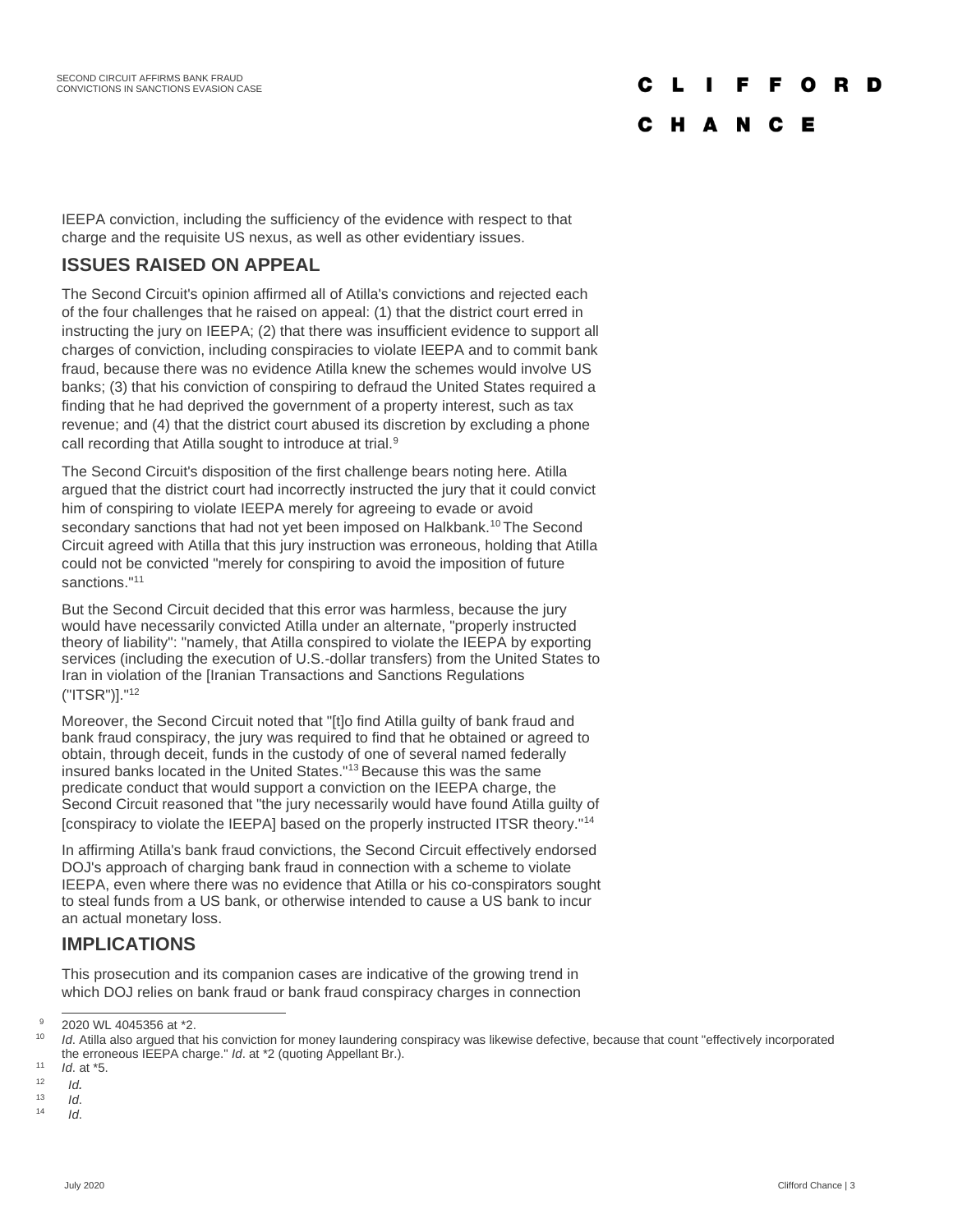SECOND CIRCUIT AFFIRMS BANK FRAUD CONVICTIONS IN SANCTIONS EVASION CASE

#### **FFORD The Contract of the Contract of the Contract of the Contract of the Contract of the Contract of the Contract of the Contract of the Contract of the Contract of the Contract of the Contract of the Contract of the Contract**

H A N C Е

with alleged schemes to violate US sanctions.<sup>15</sup> This trend is significant because bank fraud charges carry a longer statute of limitations (10 years) than IEEPA charges (5 years).<sup>16</sup> In addition, it can be easier for DOJ to establish the necessary intent for a bank fraud prosecution, which does not require proof of the specific intent to willfully violate any particular sanctions regime.

The Second Circuit's acceptance of the expansion of bank fraud to encompass sanctions evasion is also notable because Congress did not enact the bank fraud statute as a catch-all statute to cover a wide range of criminal conduct. Instead, the legislative history of the bank fraud statute demonstrates that Congress intended it to fill "various gaps in existing statutes," rather than to punish conduct already regulated by a narrower statute.<sup>17</sup> DOJ policy is consistent with this view.<sup>18</sup>Despite this stated policy, DOJ's charging decisions here indicate that it is willing to pursue bank fraud charges in parallel to IEEPA violations in cases involving financial institutions, even when the conduct at issue is substantially the same. Thus, when the conduct at issue is already addressed by the IEEPA statute, prosecuting that conduct as bank fraud could contravene Congress's intent and DOJ's stated policy, unless there are some aggravating factors establishing the "intent to victimize a bank by fraud."<sup>19</sup>

In this case, however, the contours of bank fraud liability in the sanctions evasion context were not squarely before the Second Circuit. Atilla did not challenge on appeal DOJ's ability to pursue bank fraud charges in parallel with IEEPA charges based on the same predicate conduct, nor did he raise the arguments that Zarrab had made before the district court challenging the loss theory underpinning the bank fraud charges. Thus, there remain open questions as to what kind of deceptive conduct suffices to support a bank fraud charge when the conduct at issue is otherwise regulated by narrower statutes, like IEEPA or the Bank Secrecy Act.

For example, it is unclear whether a bank fraud charge could apply if a defendant allegedly deceives a bank into processing a transaction that it would have otherwise rejected for internal policy reasons, but the transaction does not itself constitute a criminal violation and does not otherwise expose the "victim" bank to financial loss. The *Atilla* opinion does not offer clear limiting principles to guide future prosecutions.

Nevertheless, financial institutions, corporates, and executives should expect that DOJ will continue to pursue bank fraud prosecutions in connection with investigations of sanctions-related conduct.<sup>20</sup> For example, in May 2020, DOJ

<sup>15</sup> Since initiating this case in 2016, DOJ has charged bank fraud in connection with sanctions violations in at least two other reported cases – *United States v. Nejad*, 18-cr-224 (AJN), ECF No. 2 (S.D.N.Y. Mar. 19, 2018) and *United States v. Huawei Technologies Co. Ltd*., 18-cr-457 (AMD), ECF No. 19 (E.D.N.Y. Jan. 24, 2019). We are aware of only one reported case before 2016: in *United States v. Amirnazmi*, the defendant was charged and convicted of violating IEEPA, bank fraud, and making false statements, but the convictions for bank fraud were not at issue on appeal. *See* 645 F.3d 564 (3d Cir. 2011).

<sup>16</sup> *See* 18 U.S.C. § 3293(1) (bank fraud); 18 U.S.C. § 3282(a) (applicable to non-capital offenses such as IEEPA or money laundering).

<sup>17</sup> *See* Comprehensive Crime Control Act of 1983, S. Rep. No. 98-225. 98th Cong, 1st Sess. 378 (1983).

See U.S. Dep't of Justice, Criminal Resource Manual § 826 ("Prosecutions under Section 1344 [the bank fraud statute] may be analogized to the traditional use of the mail fraud statute to prosecute fraudulent conduct not otherwise the subject of specific criminalstatutes.").

<sup>19</sup> *Cf. United States v. Nkansah*, 699 F.3d 743, 748 (2d Cir. 2012) ("[T]he bank fraud statute is not an open-ended, catch-all statute encompassing every fraud involving a transaction with a financial institution. Rather, it is a specific intent crime requiring proof of an intent to victimize a bank by

<sup>&</sup>lt;sup>20</sup> fraud."). To date, Halkbank appears to be the only financial institution that DOJ has charged with bank fraud in connection with sanctions violations under IEEPA.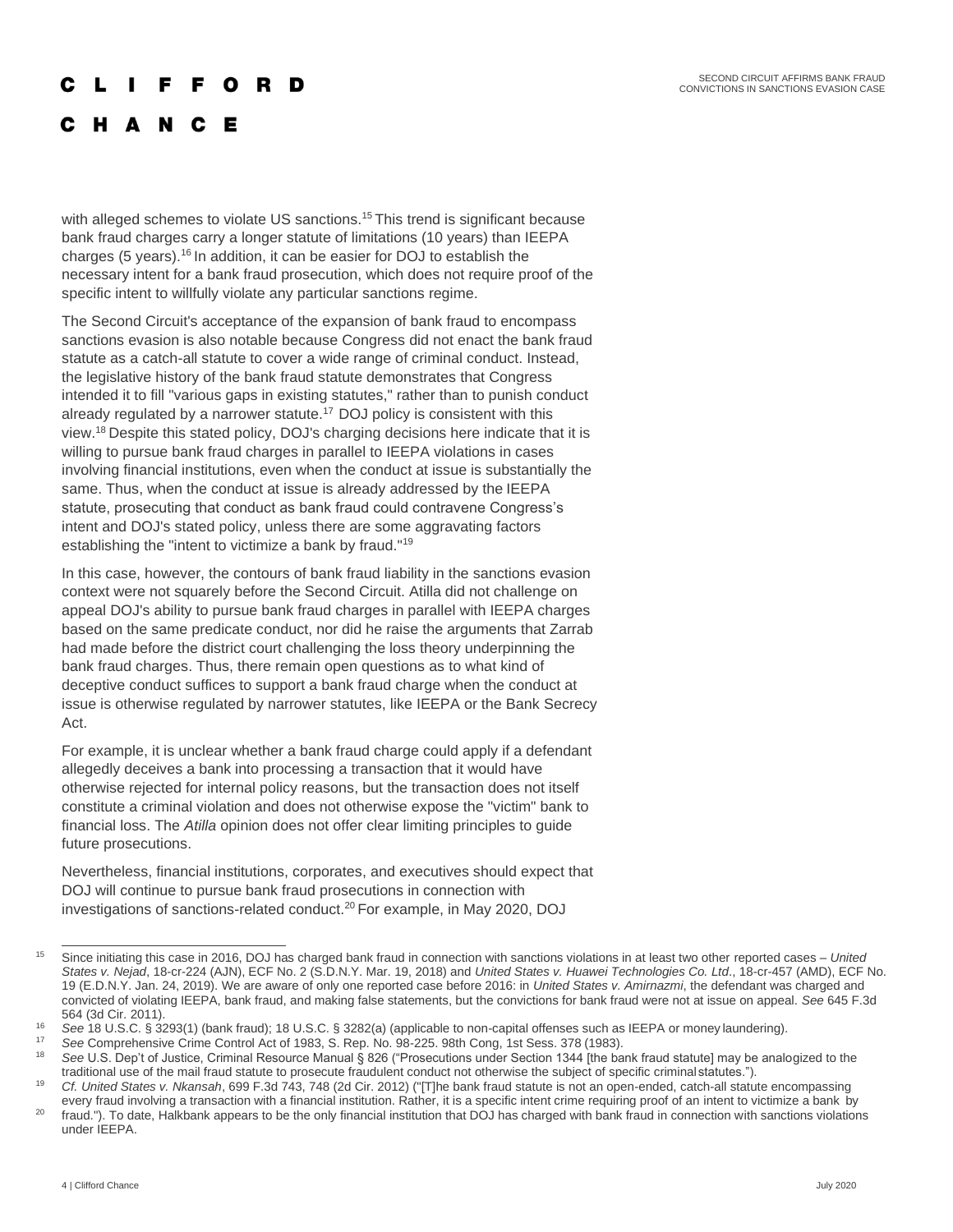# **CLIFFORD**

## **CHANCE**

unsealed an indictment against 28 North Korean and five Chinese bankers charging them with violations of IEEPA and bank fraud, among other things, and accusing them of using more than 250 front companies to disguise \$2.5 billion in illicit payments on behalf of North Korea's state-owned Foreign Trade Bank.<sup>21</sup> In addition, DOJ could in the future seek to expand the application of a bank fraud theory to other kinds of crime involving financial institutions, such as conduct that is traditionally prosecuted as money laundering or as violations of the Bank Secrecy Act.

Since bank fraud charges carry a longer statute of limitations and do not require the same proof of willfulness as IEEPA or Bank Secrecy Act offenses, this practice heralds a significant expansion of potential criminal liability.

<sup>21</sup> *See United States v. Man et al.*, 20-cr-32 (RC), ECF No. 1 (D.D.C. Feb. 5, 2020).